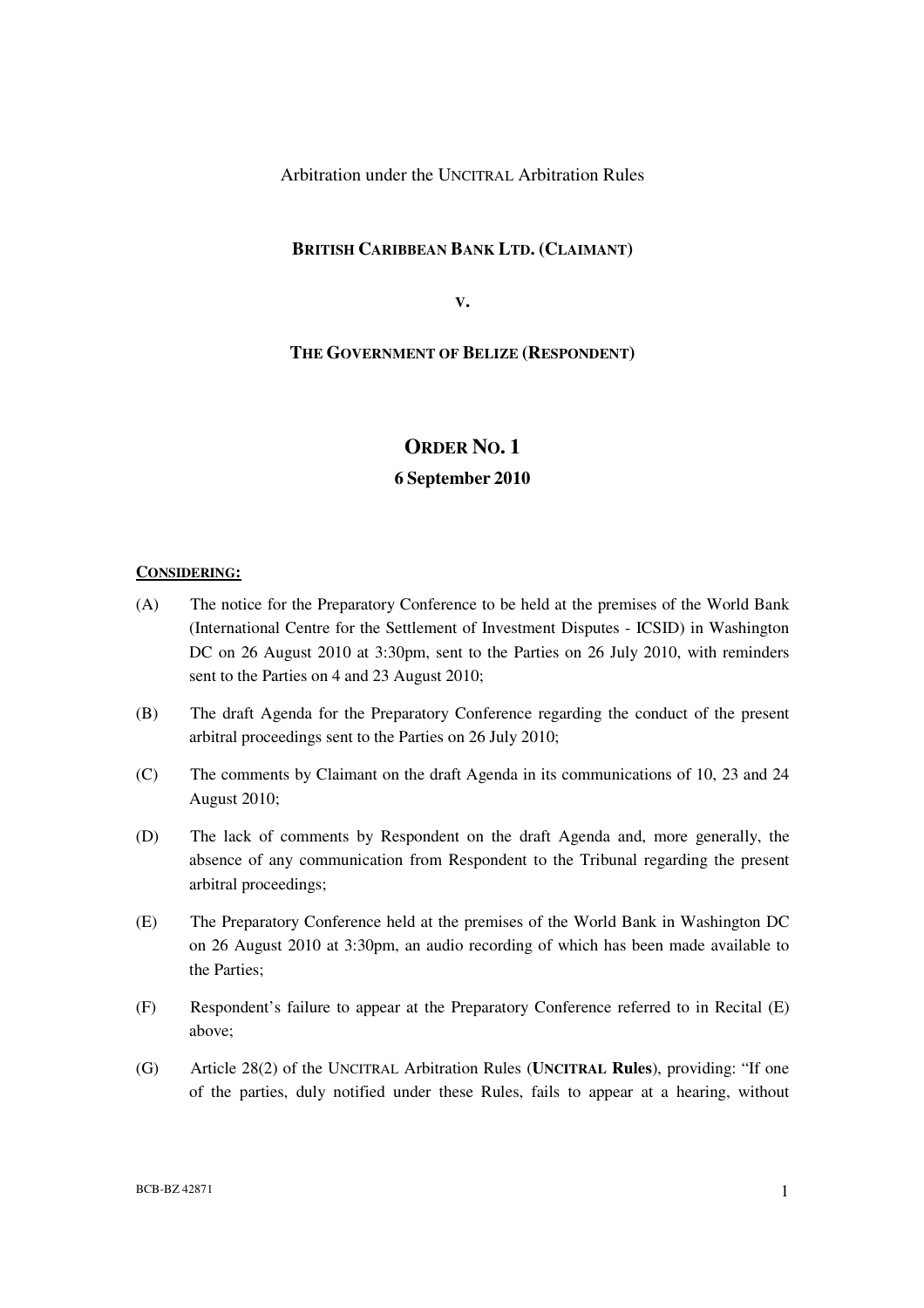showing sufficient cause for such failure, the arbitral tribunal may proceed with the arbitration";

- (H) The fact that Respondent appears to have been aware of the Preparatory Conference on 26 August 2010, as it is evidenced by paragraph 35 of the Affidavit of Joseph Waight, Financial Secretary of the Government of Belize, of 16 August 2010, filed in the proceedings before the Supreme Court of Belize in Claim No. 588 of 2010;
- (I) The decision of the Arbitral Tribunal taken at the outset of the Preparatory Conference that it is to proceed with the arbitration as, having been duly notified, Respondent has not shown sufficient cause for the failure to appear;
- (J) The comments made by Claimant during the Preparatory Conference;
- (K) The Tribunal's invitation to the Parties to submit comments by 5 September 2010 on the proposed draft of this Order No. 1, which was transmitted to the Parties by Tribunal by courier, e-mail, and facsimile on 31 August 2010; and Claimant's comments received on 5 September 2010 in response to such invitation.

#### **THE ARBITRAL TRIBUNAL HEREBY DECIDES AS FOLLOWS:**

## **1. Party Representation**

1.1 The details of the representation of British Caribbean Bank Ltd. (**Claimant**) are as follows:

> Allen & Overy LLP 1 Bishops Square London E16AD, UK Telephone: +44 (0) 20 3088 0000 Facsimile: +44 (0) 20 3088 0088 Attention: Judith Gill / Matthew Gearing / Angeline Welsh / Alexis Martinez / Henrietta Jackson-Stops Judith Gill, QC Telephone: +44 (0)20 3088 3779

E-mail: judith.gill@allenovery.com

Matthew Gearing Telephone: +852 2974 7177 E-mail: matthew.gearing@allenovery.com

Angeline Welsh Telephone: +44 (0)20 3088 4093 E-mail: angeline.welsh@allenovery.com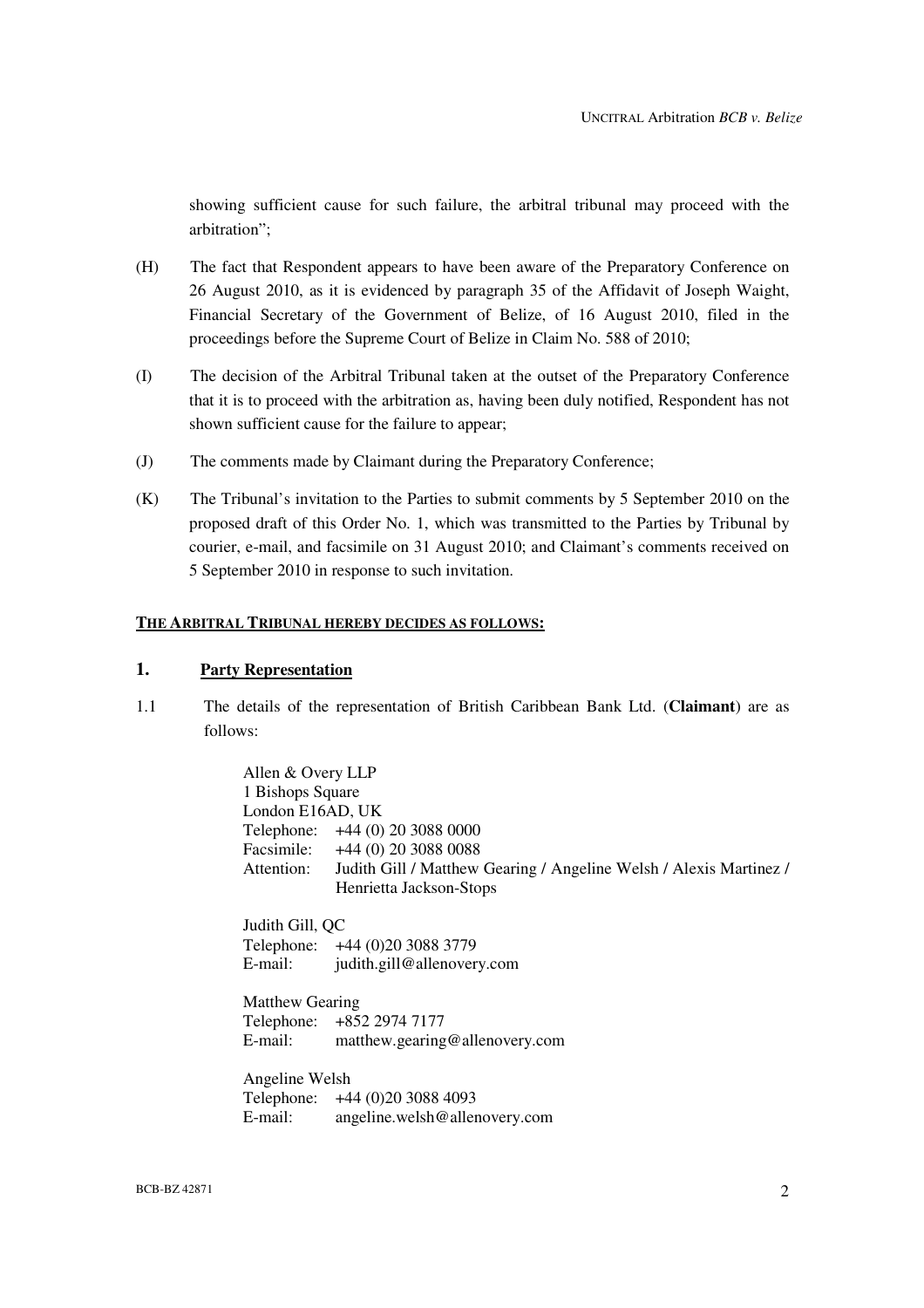Alexis Martinez Telephone:  $+44 (0)20 3088 4405$ <br>E-mail: alexis.martinez@aller alexis.martinez@allenovery.com

Henrietta Jackson-Stops Telephone: +44 (0)20 3088 2614 E-mail: henrietta.jackson-stops@allenovery.com

1.2 According to Claimant, the details of the Government of Belize (**Respondent**) are:

The Honourable Dean Barrow Prime Minister and Minister of Finance The Office of the Prime Minister 3rd Floor, Sir Edney Cain Building Belmopan City Cayo District Belize<br>Facsimile: Facsimile: +501 822 0898 E-mail: secretarypm@opm.gov.bz

The Honourable Bernard Q.A. Pitts The Attorney General of Belize The Attorney General's Ministry East Block Building Belmopan City Belize Facsimile: +501 822 3390 E-mail: agministrybze@yahoo.com

## **2. Arbitral Tribunal**

2.1 The details of the Arbitral Tribunal are as follows:

Mr. John Beechey, Arbitrator Strictly private and confidential – addressee only ICC International Court of Arbitration 38 cours Albert 1er 75008 Paris France

Telephone: +33 1 49 53 28 21 Facsimile:  $+33149532933$ <br>E-mail:  $\frac{\text{iohn.}}{\text{beh.} \cdot \text{heechev@} \cdot \text{ice}}$ john.beechey@iccwbo.org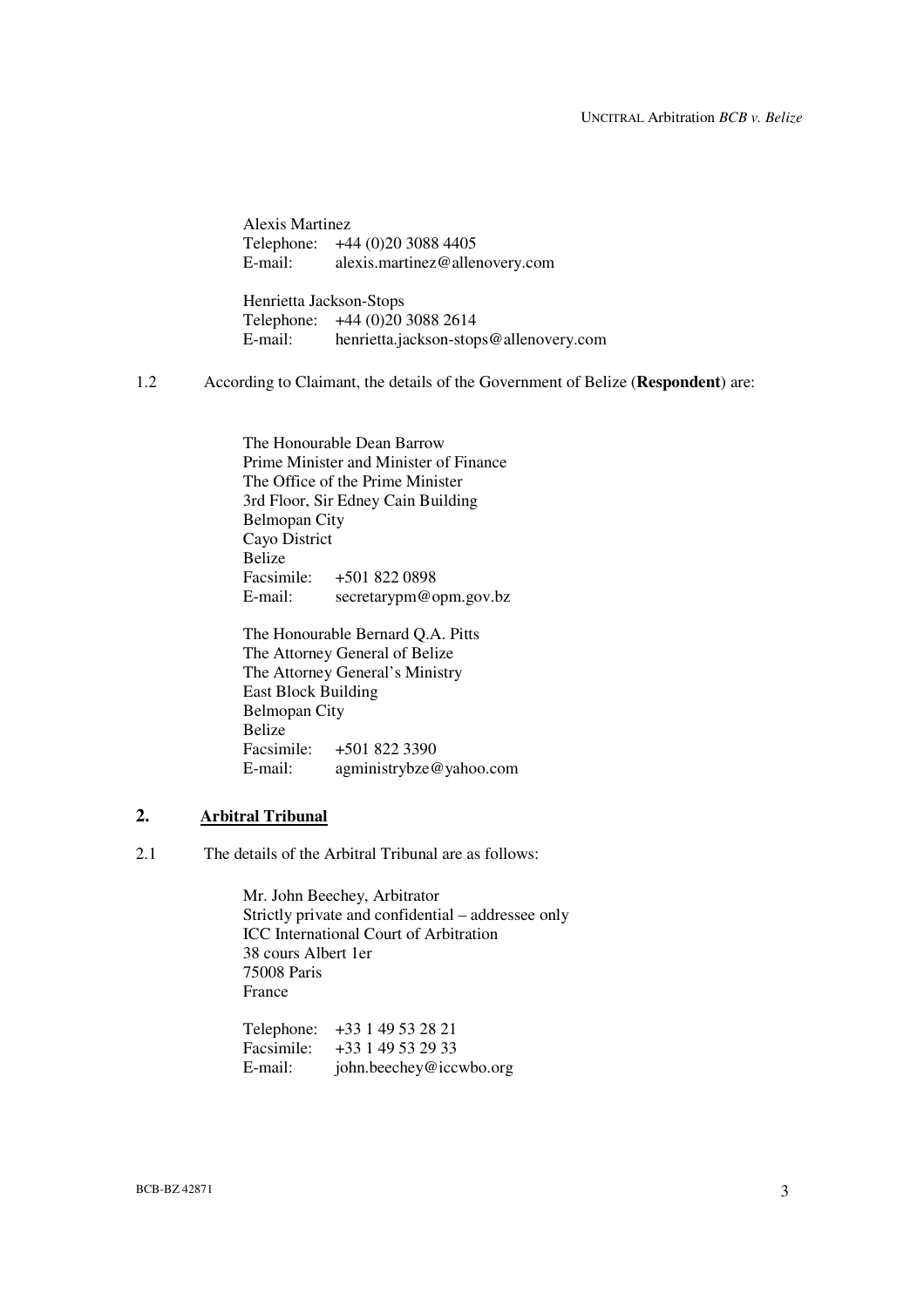Mr. Rodrigo Oreamuno, Arbitrator Facio & Cañas Barrio Tournon PO Box 5173-1000 San José Costa Rica

Telephone: +506 2256-555 Facsimile: +506 2255 2510 E-mail: roreamuno@fayca.com

Professor Dr. Albert Jan van den Berg, Presiding Arbitrator Hanotiau & van den Berg IT Tower, 9th Floor 480 Avenue Louise, B.9 1050 Brussels Belgium

Telephone: +32 (2) 290 39 13 Facsimile: +32 (2) 290 39 42 E-mail: ajvandenberg@hvdb.com

## **3. Place of Arbitration**

3.1 Pursuant to Article 16(1) of the UNCITRAL Rules, the Tribunal has determined that The Hague, The Netherlands is the place of this arbitration.

## **4. Language of Proceedings**

- 4.1 English is the language of this arbitration.
- 4.2 Any document submitted to the Tribunal which is not in English shall be accompanied by a translation into English. Informal translations will be acceptable unless contested by the other Party, in which case certified translations shall be provided.
- 4.3 Witnesses or experts called to testify at any hearing before the Tribunal may give their evidence in English or in their principal language. In the event the witness or expert testifies in his or her principal language, the Parties and the Tribunal shall make arrangements for interpretation services.

# **5. Mode of Communication, Written Submissions and Notifications**

5.1 The Parties shall file written submissions both in hard copy and electronic form (in word searchable PDF format, where possible) on CD-ROM or flash drive, by courier,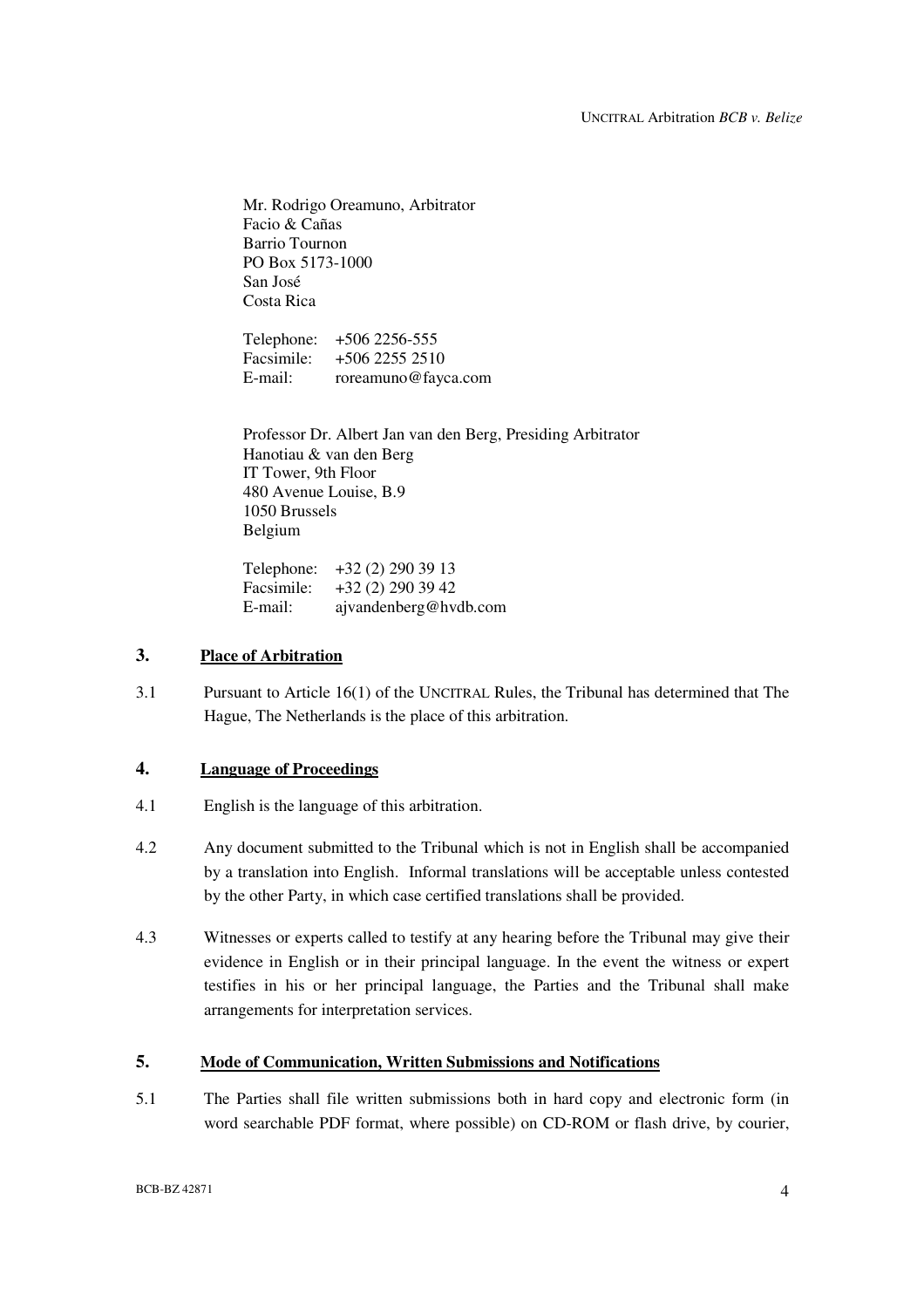together with any supporting exhibits, including documents, witness statements, expert reports, and legal authorities. The Tribunal has a preference for the A5 format ("minibundle") for the hard copy. The Party making the submission shall dispatch one hard copy to the Representatives of the opposing Party; two hard copies to the Presiding Arbitrator; one hard copy to each of the co-arbitrators, and one hard copy to the Permanent Court of Arbitration (**PCA**).

- 5.2 The Parties shall also file the electronic version of written submissions (excluding documentary evidence) by e-mail.
- 5.3 All written communications shall be deemed to have been validly made when they have been sent to:

| Parties:  | to the addresses set forth in paragraph 1 above;  |
|-----------|---------------------------------------------------|
| Tribunal: | to the addresses set forth in paragraph 2 above;  |
| PCA:      | to the address set forth in paragraph 14.3 below. |

- 5.4 Any change of name, description, address, telephone number, facsimile number, or e-mail address shall immediately be notified by the Party or member of the Tribunal concerned to the Tribunal, Counsel for the Parties, and the PCA for onward communication. Failing such notification, communications sent in accordance with this section shall be valid.
- 5.5 A written submission shall be considered to have been submitted in a timely fashion if the submission is dispatched in electronic form on or before the applicable deadline, followed by hard copy of the submission dispatched by courier on the next business day.
- 5.6 The Parties shall file written notifications electronically by e-mail (in word searchable PDF format, where possible) and in hard copy by facsimile.
- 5.7 The Parties and the Tribunal shall transmit short messages by e-mail only.
- 5.8 In the event no e-mail address is provided by a Party, the submissions, notifications and messages may also be transmitted by facsimile only.

## **6. Schedule for Submitting Statements**

- 6.1 The sequence and timing of the proceedings shall be the following:
	- a) Claimant's Statement of Claim to be filed on or before 29 September 2010.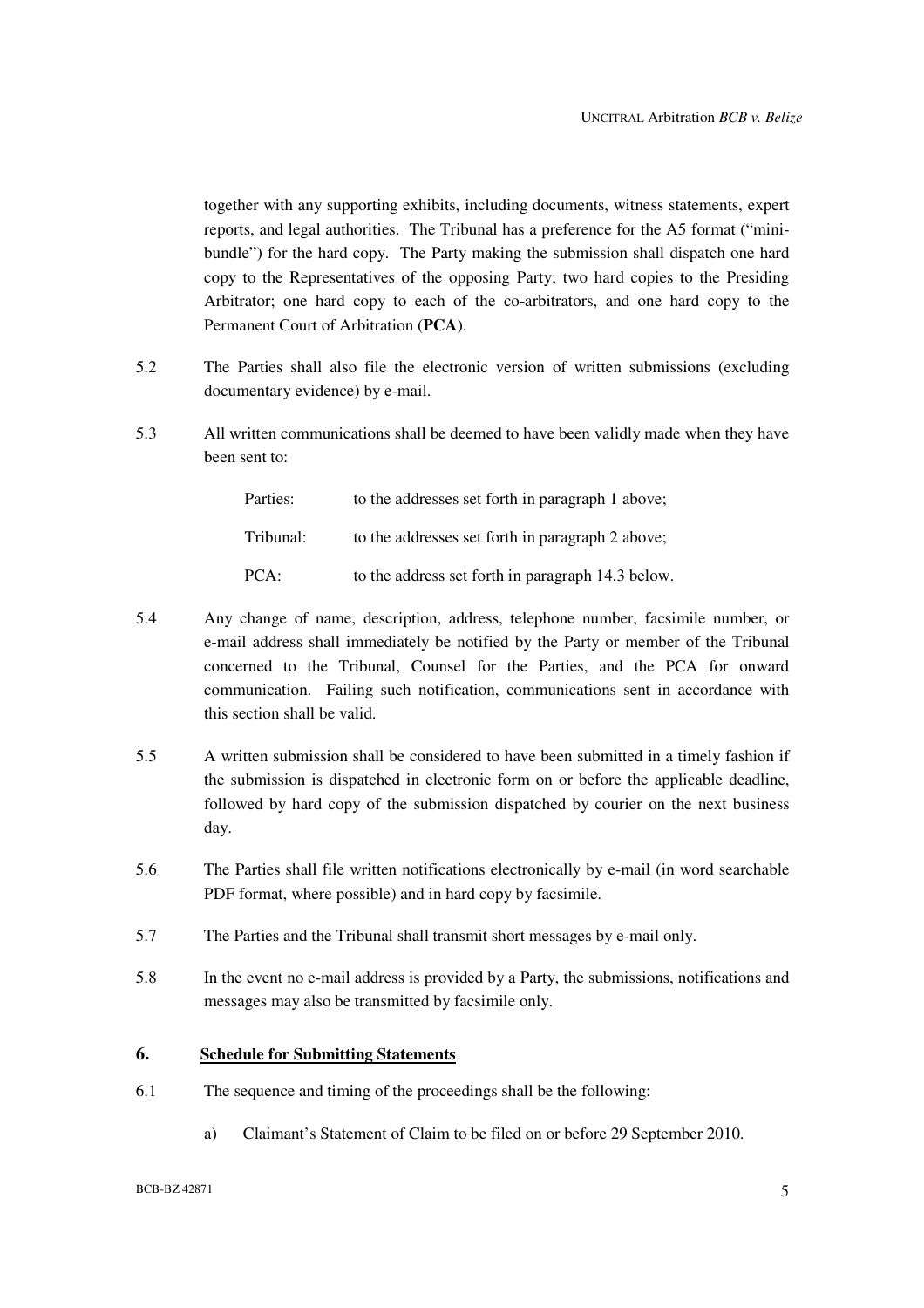- b) Respondent to indicate by 3 November 2010 whether or not it wishes to provide a Statement of Defence.
- c) Failing any such positive indication by Respondent, a two day hearing for consideration of all aspects of Claimant's claims shall take place on 20-21 December 2010.
- d) In the event that Respondent wishes to serve a Statement of Defence referred to in paragraph b) above, the further sequence and timing of the proceedings shall be the following:
- e) Respondent's Statement of Defence to be served by 19 November 2010.
- f) Claimant's Statement of Reply to be filed by 24 December 2010.
- g) Respondent's Statement of Rejoinder to be filed by 18 February 2010.
- h) A five day hearing for consideration of all aspects of Claimant's claims and Respondent's defences shall take place on 2-6 May 2011.
- i) The question whether Post-Hearing Memorials and/or Costs Submissions are required, and any ensuing timetable, shall be decided by the Tribunal at the hearing, unless the Parties otherwise agree.

# **7. Documentary Evidence**

- 7.1 All evidence shall be submitted together with the written submissions referred to in paragraph 6 above.
- 7.2 The Parties will include with any second written submission only additional written witness testimony, expert opinion testimony, and documents or other evidence as is necessary to respond to or rebut the matters raised in the other Party's immediately previous written submission.
- 7.3 If any new and material evidence comes to the knowledge of a Party after the filing of its last written submission, or any new facts or issues arise since the date of a witness or expert's last signed statement, that Party shall address such evidence, facts or issues in its subsequent written submission. If such a submission is not scheduled or if the matter is of an urgent nature, the Tribunal, upon a reasoned written request from a Party and after receiving comments on the request from the other Party, may admit such new evidence or allow a witness or expert to submit an additional witness or expert statement before the hearing. If the Tribunal admits new evidence or additional witness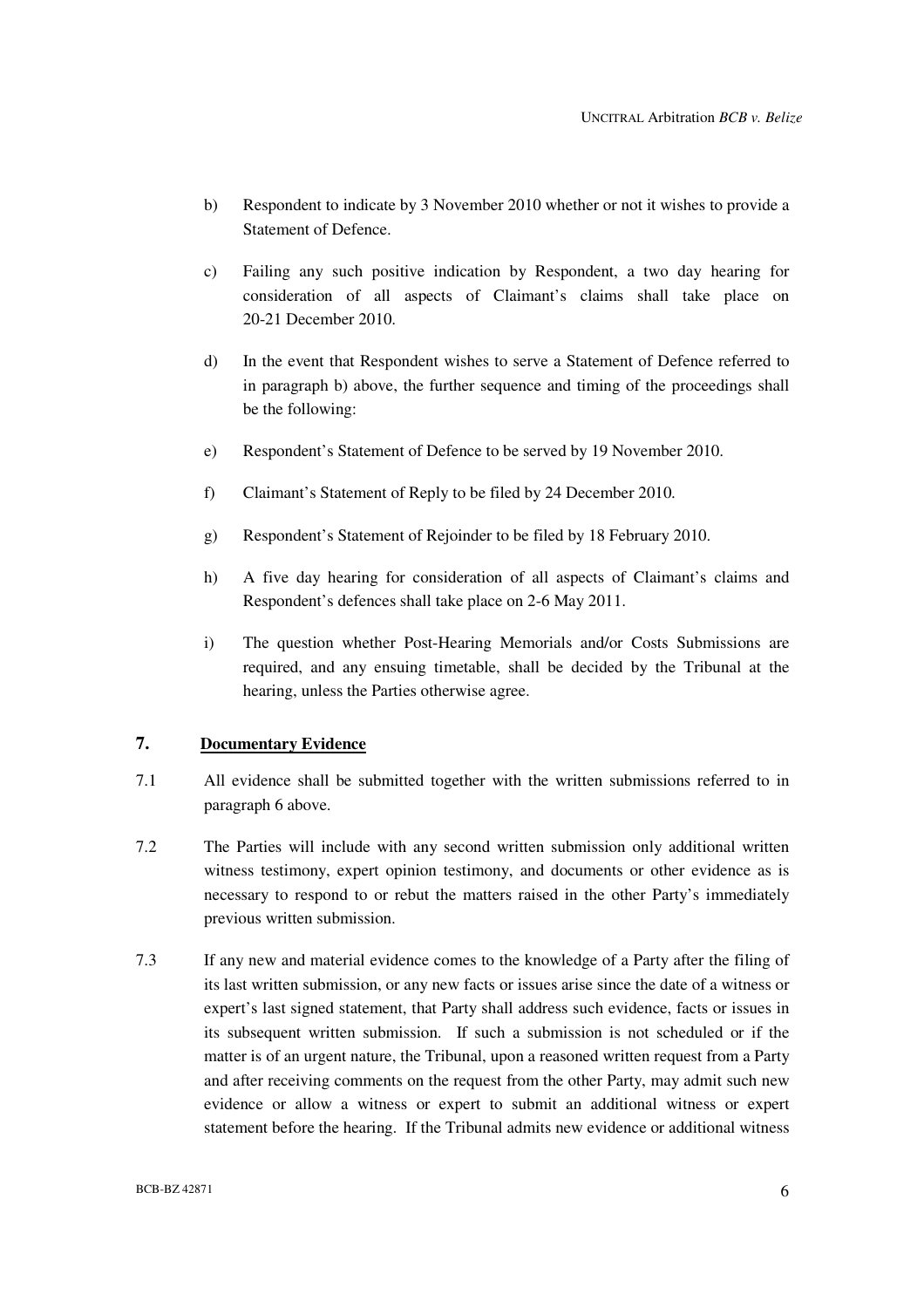or expert statements into the record, it shall grant the other Party an opportunity to submit evidence or witness or expert statements in rebuttal.

- 7.4 The Parties may timely request documents from each other during the proceedings. Correspondence or documents exchanged in the course of this process shall not be sent to the Tribunal.
- 7.5 To the extent that the totality of these requests is not satisfied, the Parties are allowed to submit for decision by the Tribunal one request for production of documents after the first round of written pleadings.
- 7.6 After the Parties have exchanged their respective demands as outlined above, this request shall take the form of a joint submission in tabular form, the template of which will be provided to the Parties in due course.
- 7.7 For its decision on document requests, the Tribunal will be guided by the relevant provisions of the IBA Rules of Evidence, and in particular its Article 3 and 9.2.
- 7.8 If additional documents are needed by a Party, leave to submit a further disclosure request to the Tribunal must first be sought. The Parties are urged to seek leave in exceptional cases only and to avoid document disclosure requests on a rolling basis.
- 7.9 Demonstrative exhibits shall be authorised at the hearing subject to timely advance notice being given, and no new documentary evidence being introduced.
- 7.10 Claimant's documentary evidence shall be numbered consecutively "C-", and Respondent's documentary evidence "R-" and be provided in both electronic and hard copy format (preferably A5).
- 7.11 Authorities cited by the Parties shall be numbered consecutively "CA-" by Claimant and "RA-" by Respondent and be provided in both electronic and hard copy format.
- 7.12 Questions relating to a Joint Chronological List of Exhibits and Common (Core) Bundle of Documents shall be determined by the Tribunal at a later date prior to the hearing, in consultation with the Parties.

# **8. Evidence of Witnesses**

8.1 Without prejudice to the power of the Tribunal to request or allow the Parties to produce further evidence at any stage of the proceedings, all written witness statements and expert reports shall be submitted together with the Parties' written pleadings and shall constitute the direct testimony of each factual or expert witness, respectively.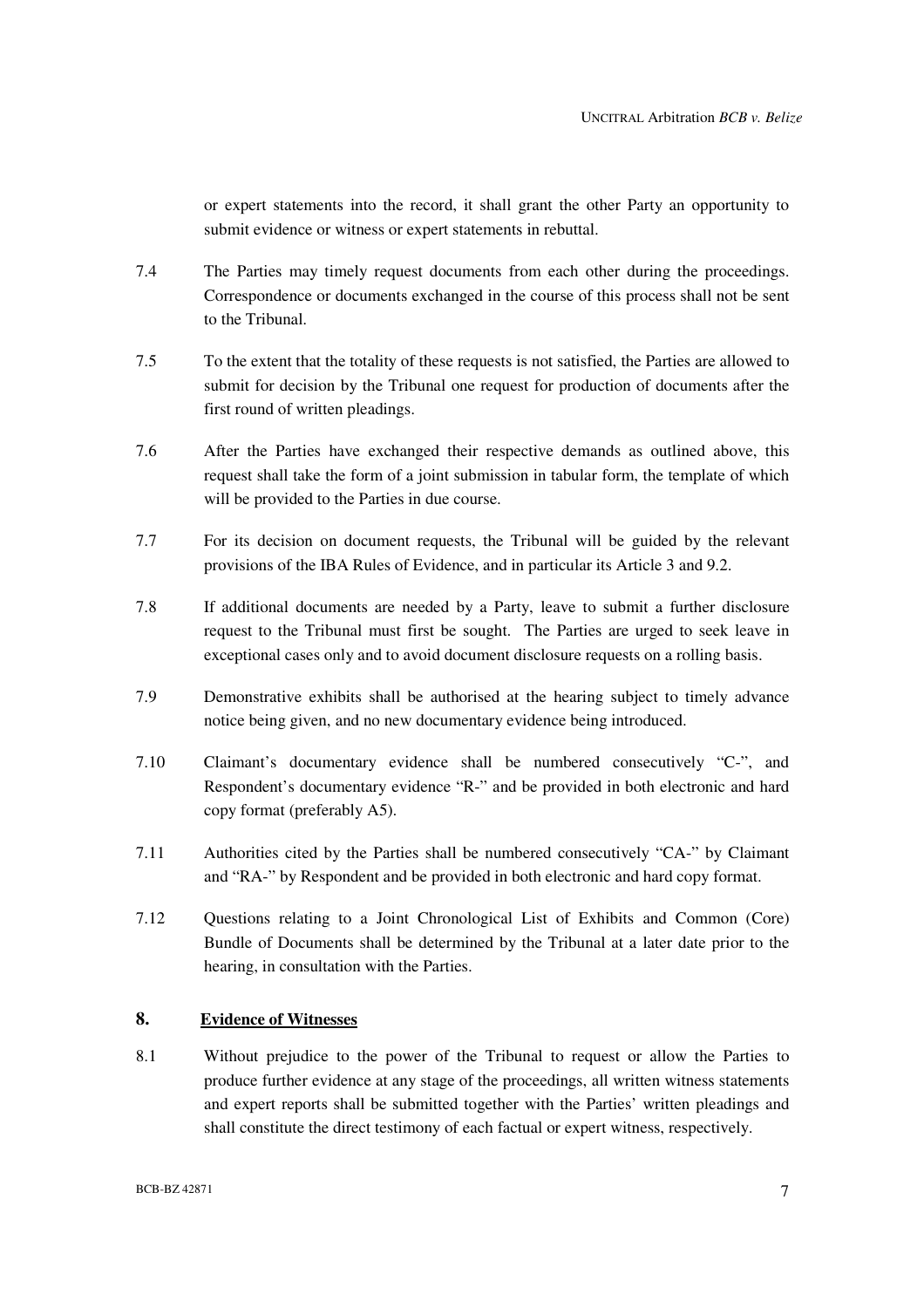- 8.2 Each witness statement and expert report shall:
	- a) reflect whether the witness is a witness of fact or an expert witness;
	- b) contain the name and address of the witness and a description of his or her qualifications;
	- c) contain his or her relationship to any of the Parties in this arbitration;
	- d) contain the substance of the evidence that the Party will present through the testimony of that witness at the Hearing; and
	- e) be signed by the witness and give the date and place of signature.
- 8.3 There shall be no direct examination of witnesses or experts at the hearing by the Party presenting the witness or expert, save that there may be limited direct examination of witnesses or experts in respect of new facts or issues that arose since the date of the witness or expert's last signed statement.
- 8.4 Prior to the oral procedure and within time limits agreed by both Parties or established by the Tribunal, each Party or the Tribunal may call upon the other Party to produce at the oral procedure for cross-examination any witness or expert whose written statement has been advanced by the requested Party with the written submissions. Any witness or expert so called shall be subject to cross-examination at the oral procedure.
- 8.5 Subject to the provisions of paragraph 8.3 above, during the direct examination, Counsel should avoid asking leading questions to the witness.
- 8.6 Re-direct examination shall be limited to matters arising out of cross-examination.
- 8.7 If a witness or expert called by a Party or the Tribunal does not appear without a valid reason at the oral procedure, the Tribunal shall disregard that witness's or expert's statement or opinion. If a witness or expert is unable to attend the Hearing in person, the Tribunal may provide for examination by videoconference or other means.
- 8.8 Subject to paragraph 8.7 above, a decision by either Party not to call a witness or expert to appear for cross-examination at a hearing shall not be considered a concession as to the substance of the written statement of the witness or report of the expert.
- 8.9 Witnesses and experts shall be examined by each Party under the control of the Presiding Arbitrator. Before giving evidence, witnesses shall make a declaration that "I solemnly declare upon my honour and conscience that I shall speak the truth, the whole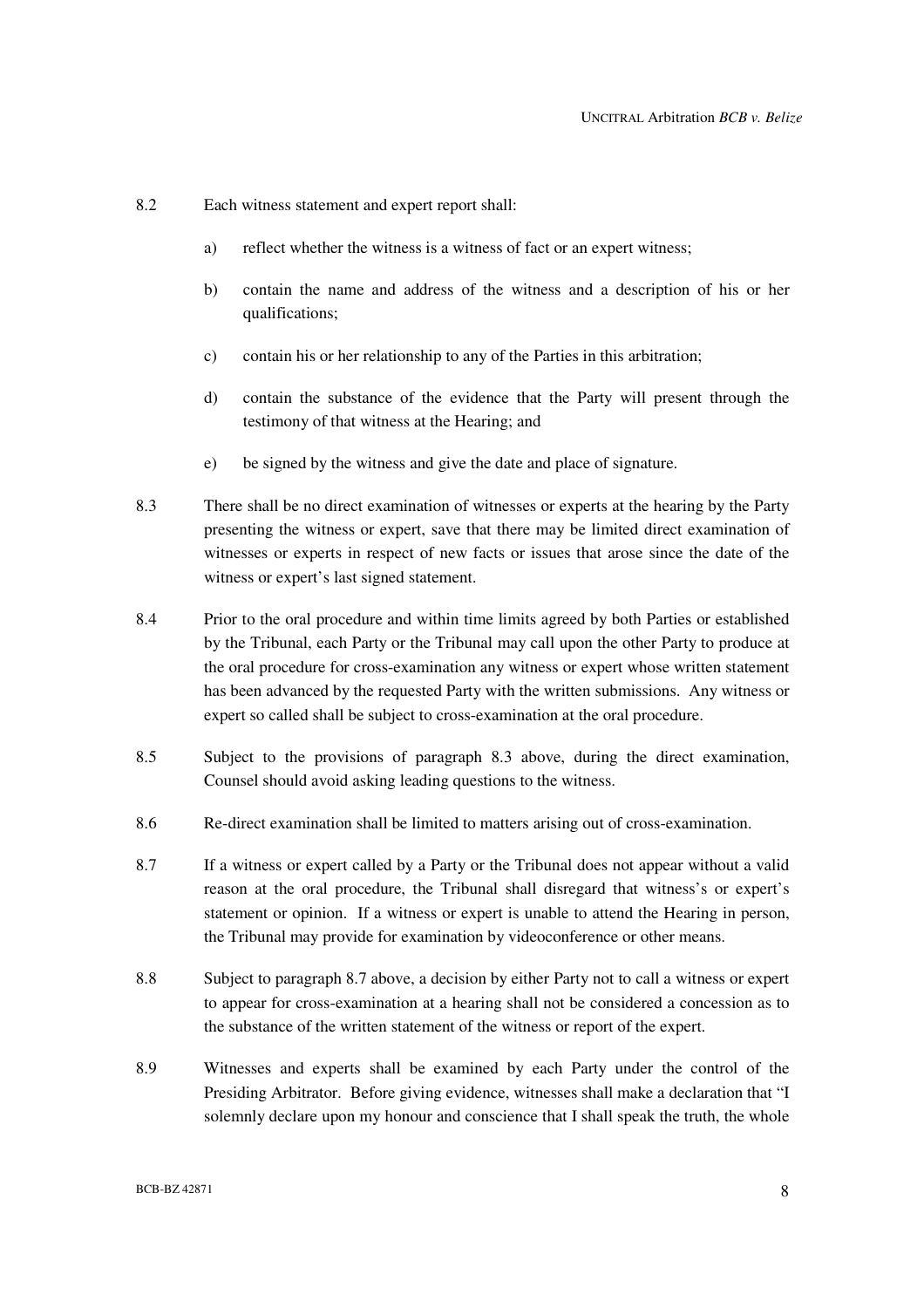truth and nothing but the truth," and experts a declaration that "I solemnly declare upon my honour and conscience that my statement will be in accordance with my sincere belief."

8.10 During the examination of a fact witness, other fact witnesses shall not be present in the hearing room until his or her examination has been completed. Such sequestration does not apply to experts.

# **9. Hearing(s)**

- 9.1 The hearing shall take place at the dates mentioned in paragraph 6.1(c) or 6.1(h) above.
- 9.2 A Pre-Hearing Telephone Conference shall be scheduled at the convenience of the Parties and the Tribunal, preferably two weeks prior to the hearing.
- 9.3 Questions relating to the organization of the hearing shall, to the extent not agreed by the Parties, be determined by the Tribunal at the Pre-Hearing Telephone Conference.
- 9.4 The Hearing shall proceed as follows:
	- a) Opening Statement by Claimant;
	- b) Opening Statement by Respondent;
	- c) Examination of Claimant's fact witnesses;
	- d) Examination of Respondent's fact witnesses;
	- e) Examination of Claimant's expert witnesses, if any;
	- f) Examination of Respondent's expert witnesses, if any;
	- g) Closing Statement by Claimant;
	- h) Closing Statement by Respondent.
- 9.5 The principle of equal time shall apply.
- 9.6 The maximum length of the oral Opening Statements and oral Closing Statements shall be determined in consultation with the Parties at the Pre-Hearing Telephone Conference.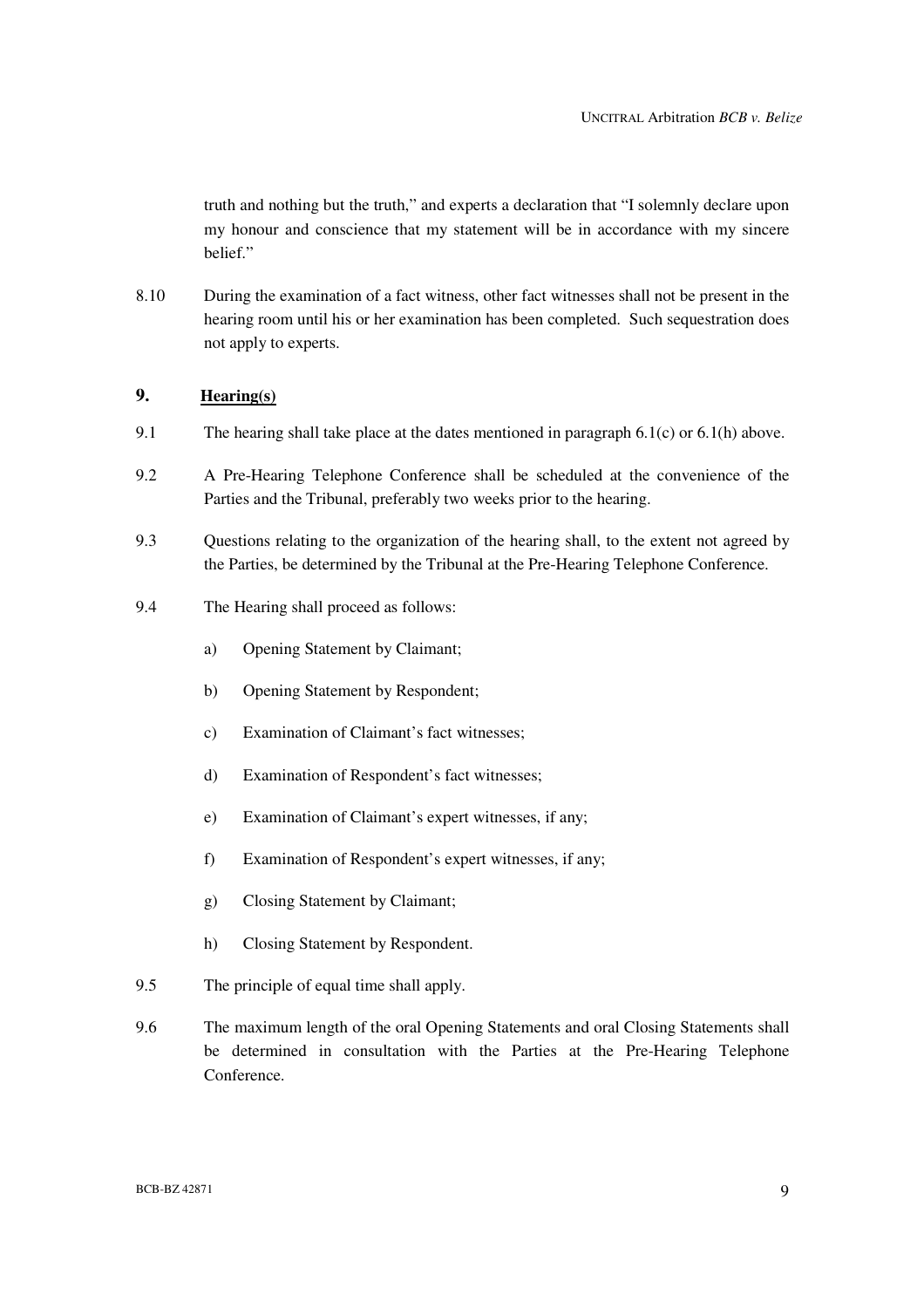9.7 The hearing shall be held at a locale to be fixed by the Tribunal outside the Turks and Caicos Islands and Belize. As provided in Article 16(2) of the UNCITRAL Rules and as contemplated by the Host Country Agreement between the PCA and the Republic of Costa Rica, the Tribunal envisages as locale for the hearing the premises of the Inter-American Court of Human Rights, San Jose, Costa Rica, without prejudice to The Hague being the place of arbitration in the legal sense.

## **10. Post-Hearing Memorials**

10.1 The need for Post-Hearing Memorials and any schedule for submission shall be determined by the Tribunal at the hearing, in consultation with the Parties.

## **11. Costs**

11.1 The timing and form of Costs Submissions and the issuing decision shall be determined by the Tribunal at the hearing, in consultation with the Parties.

# **12. Award**

12.1 The Tribunal shall endeavour to render the award as soon as practicably possible after the hearing or, in the event of Post-Hearing Memorials referred to in paragraph 10.1 above, as soon as practically possible after their filing.

## **13. Confidentiality and Privacy**

13.1 The Tribunal adheres to the nowadays generally accepted principle of transparency of investment treaty arbitration, it being understood that each Party is at liberty to apply for measures regarding confidentiality and privacy of the proceedings as well as the publication of the award.

## **14. Administrative Secretary**

- 14.1 It is confirmed that Ms. Niuscha Bassiri, associate with the law firm of the Presiding Arbitrator, shall act as the Administrative Secretary to the Tribunal. The remuneration of the Administrative Secretary shall be  $\epsilon$  175 per hour. The fees and disbursements incurred by the Administrative Secretary shall be effected from the deposits made by the Parties as the Tribunal's disbursements.
- 14.2 The Permanent Court of Arbitration (**PCA**) at the Peace Palace in The Hague shall provide registry services and administrative support to the present arbitration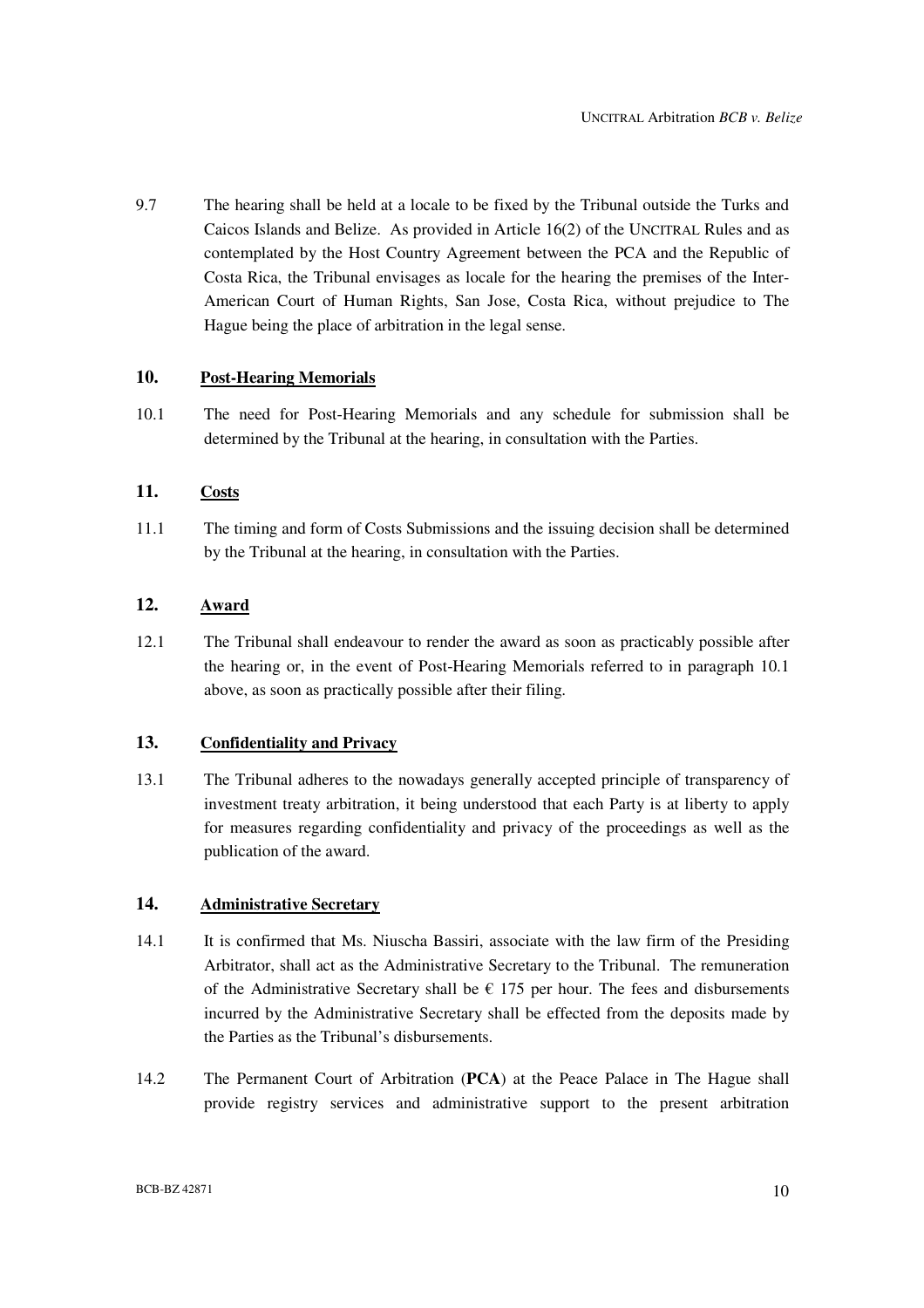proceedings in consultation with the Presiding Arbitrator, which will be charged in accordance with the PCA Schedule of Fees.

14.3 The contact details of the PCA are as follows:

Permanent Court of Arbitration Attn: Ms. Judith Levine/Mr. Garth Schofield Peace Palace Carnegieplein 2 2517 KJ The Hague The Netherlands

Telephone: +31 70 302 4165 Facsimile: +31 70 302 4167 E-mail: jlevine@pca-cpa.org gschofield@pca-cpa.org

## **15. Fees and Deposits**

- 15.1 The time of each member of the Tribunal shall be remunerated at a rate of  $\epsilon$  500 per hour.
- 15.2 The PCA will act as fund holder for the advance on costs referred to in Article 41 of the UNCITRAL Rules. The PCA does not charge any fees for the holding of the deposit as such, but any transfer fees or other bank charges will be charged to the account. No interest will be paid on the deposit.
- 15.3 All payments to the Tribunal shall be made from the deposit, and the Members of the Tribunal shall submit periodic invoices in respect of their fees and expenses in no less than quarterly intervals. Fees and expenses incurred by PCA staff shall be paid in the same manner as the Tribunal's fees and expenses.
- 15.4 The Parties shall defray the expenses of the proceeding in equal parts, without prejudice to the final decision of the Tribunal as to allocation of costs. In the event of default in the proceedings by one of the Parties, the other Party shall defray the expenses of the proceedings in full, without prejudice to the final decision of the Tribunal as to allocation of costs.

## **16. The Order of the English Commercial Court dated 4 May 2010**

16.1 Claimant having notified the Tribunal of its intention to apply to the English Commercial Court for a continuation of the Order of that Court dated 4 May 2010, until this Tribunal issues a final award, the Tribunal confirms that it has no objection to such